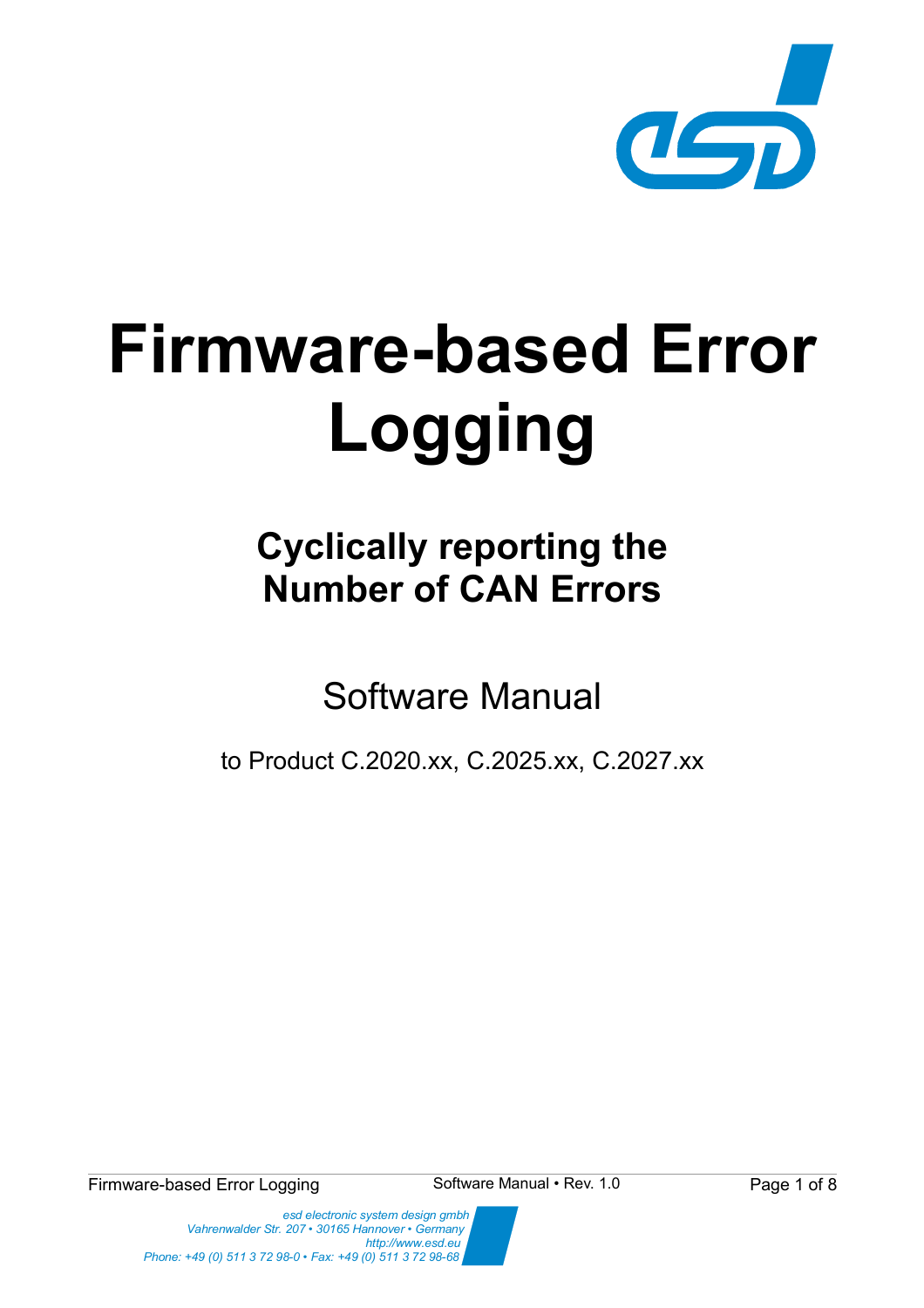#### **N O T E**

The information in this document has been carefully checked and is believed to be entirely reliable. **esd** makes no warranty of any kind with regard to the material in this document, and assumes no responsibility for any errors that may appear in this document. In particular descriptions and technical data specified in this document may not be constituted to be guaranteed product features in any legal sense.

**esd** reserves the right to make changes without notice to this, or any of its products, to improve reliability, performance or design.

All rights to this documentation are reserved by **esd**. Distribution to third parties, and reproduction of this document in any form, whole or in part, are subject to **esd**'s written approval**.**

© 2017 esd electronic system design gmbh, Hannover

| Vahrenwalder Str. 207<br>30165 Hannover<br>Germany | esd electronic system design gmbh |
|----------------------------------------------------|-----------------------------------|
| Phone:                                             | +49-511-372 98-0                  |
| Fax:                                               | +49-511-372 98-68                 |
| E-Mail:                                            | info@esd.eu                       |
| Internet:                                          | www.esd.eu                        |

Trademark Notices

CANopen<sup>®</sup> and CiA<sup>®</sup> are registered EU trademarks of CAN in Automation e.V.

All other trademarks, product names, company names or company logos used in this manual are reserved by their respective owners.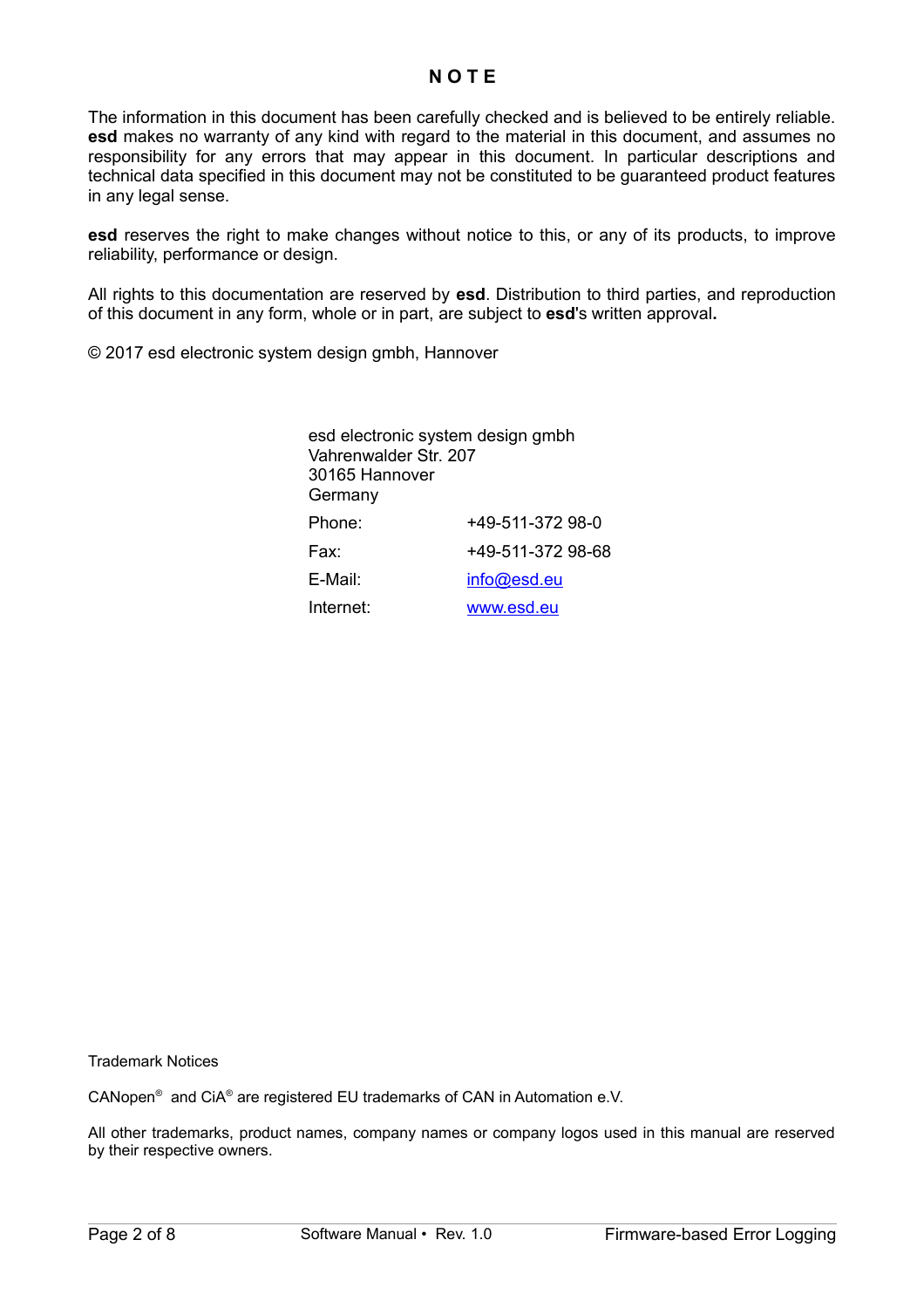| Document file:           | I:\Texte\Doku\MANUALS\PROGRAM\CAN\NTCAN-Firmware\Englisch\Firmware-based Error-<br>Logging Manual en 10.odt |
|--------------------------|-------------------------------------------------------------------------------------------------------------|
| Date of print:           | 2017-03-13                                                                                                  |
| Document type<br>number: | <b>DOC0800</b>                                                                                              |

| Hardware version:   n.a.                     |  |
|----------------------------------------------|--|
| <b>Firmware Version:</b> from 0c.0f / \$093F |  |

#### **Document History**

The changes in the document listed below affect changes in the software as well as changes in the description of the facts, only.

| Rev. | <b>Chapter</b> | <b>Changes versus previous version</b> | Date       |
|------|----------------|----------------------------------------|------------|
| 1.0  |                | First English manual                   | 2017-03-13 |
|      |                |                                        |            |

Technical details are subject to change without further notice.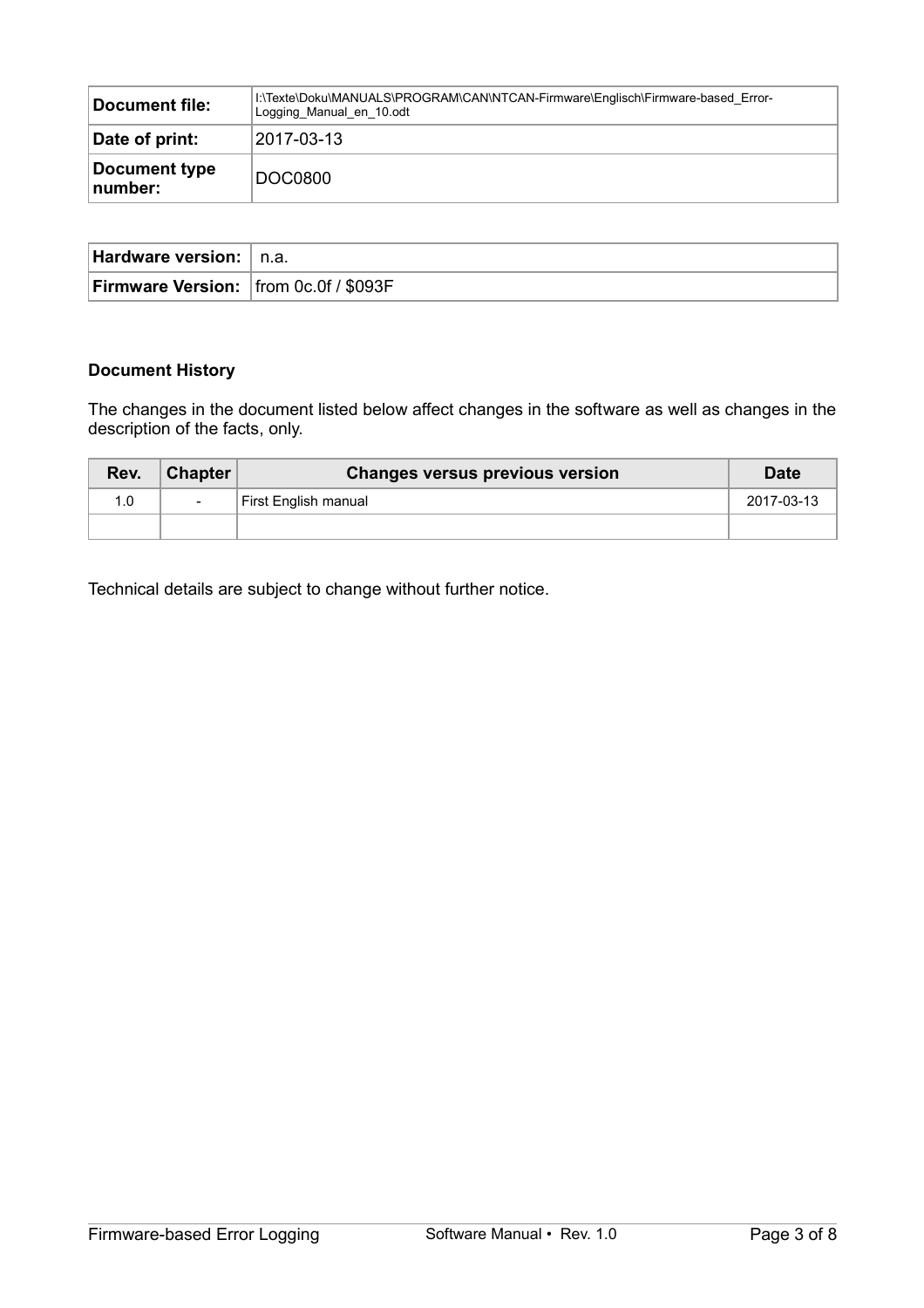### **Table of contents**

#### **Typographical Conventions**

Throughout this manual the following typographical conventions are used to distinguish technical terms.

| <b>Convention</b>      | <b>Example</b>                   |  |
|------------------------|----------------------------------|--|
| File and path names    | /dev/null or <stdio.h></stdio.h> |  |
| <b>Function names</b>  | open()                           |  |
| Programming constants  | NULL                             |  |
| Programming data types | uint32 t                         |  |
| Variable names         | Count                            |  |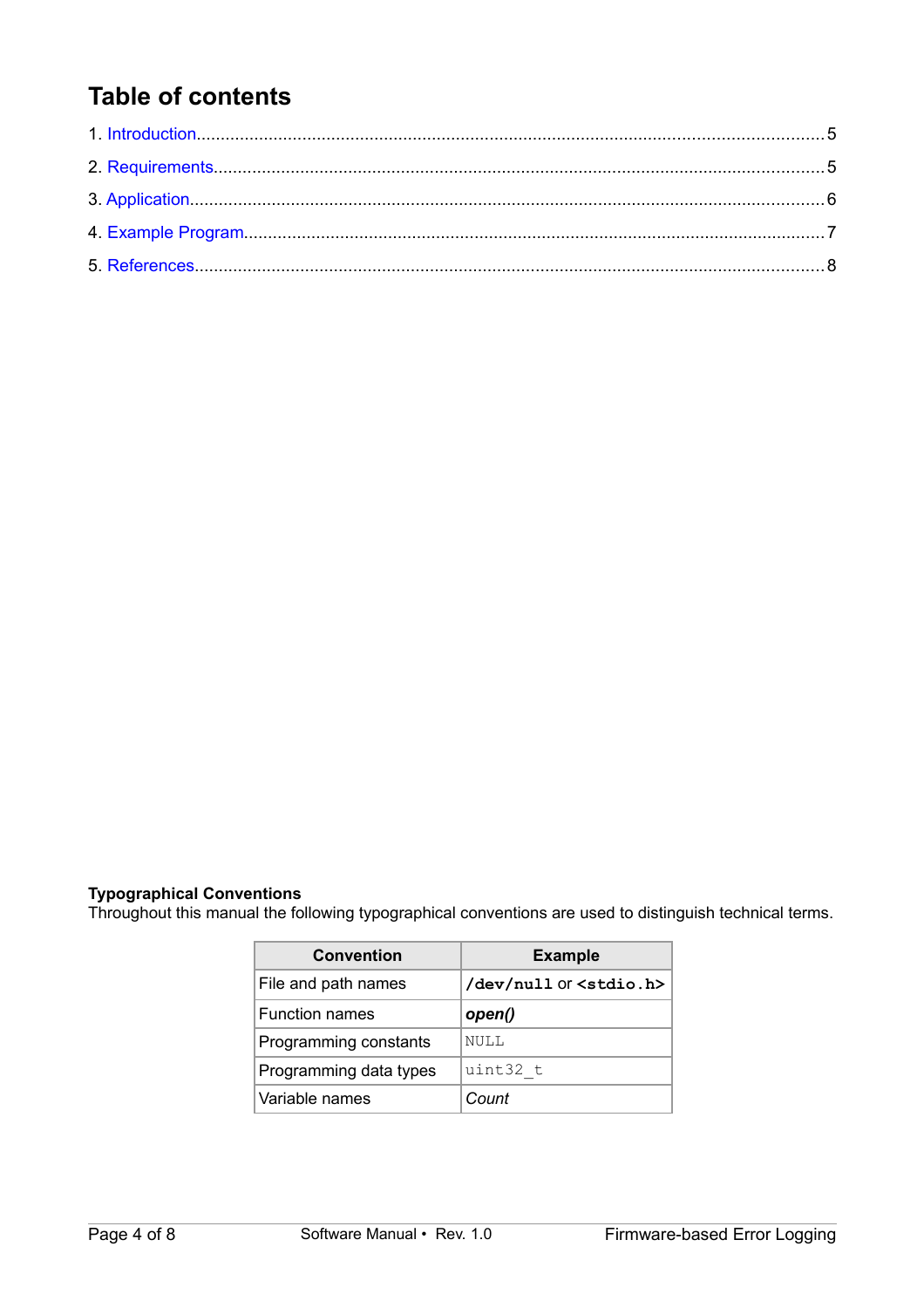## <span id="page-4-1"></span>**1. Introduction**

The Firmware-based Error Logging supports the cyclically reporting of the absolute number of CAN errors detected by the CAN controller.

This function can e.g. be used to assess the wiring quality of the physical CAN net.

## <span id="page-4-0"></span>**2. Requirements**

- 1. The function is implemented in 331-series PCI boards only, e.g.: CAN-PCI/331, PMC-CAN/331, CPCI-CAN/331
- 2. The PCI board must be configured to 2.0B mode. If not, it can be switched to 2.0B mode using the following commands:

#### **Firmware Update for the CAN-PCI/331**

Files: updc331.exe ntcan.dll updc331 (for Linux)

Switch board to 2.0B mode (Error logging is only supported in 2.0B mode)

Call "updc331 *-tb 0*"

Restart driver or reboot computer:

Execute "updc331 *0*"

The firmware will be active after an additional reboot.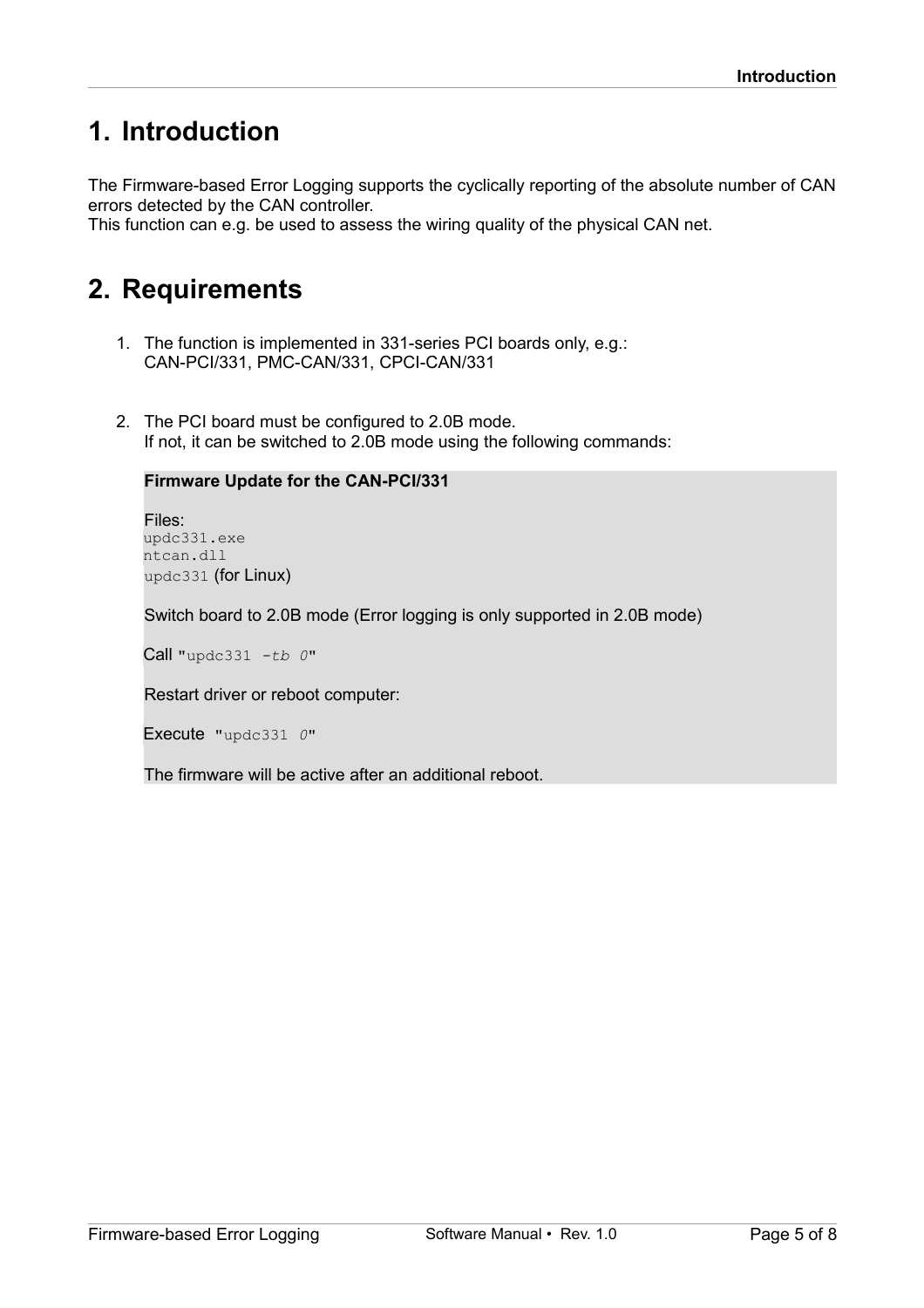## <span id="page-5-0"></span>**3. Application**

- 1. Set CAN baudrate.
- 2. "enable" NTCAN EV USER+0x03e
- 3. Call *CanSend()* to send an "EVMSG" with length 2 and "evid" NTCAN EV USER\*0x03e and the cycle time in milliseconds defined in parameter *s[0]* to the board.



Only with *CanSend() y*ou can send User-Events to the CAN board! (*canWrite()*-calls return an error message, because they expect an acknowledge for the CAN message transmitted at the CAN bus. An event does not generate this acknowledge.)

4. A CAN event with the ID NTCAN\_EV\_USER\*0x03e is send with the defined frequency for each CAN net of the board.

Parameter *s[0]* returns the number of detected CAN errors since last firmware start.

#### **INFORMATION**

If two CAN nets are available a CAN event with the ID NTCAN\_EV\_USER\*0x03e has to be send to each of the CAN nets.

A separate event is returned for each net: The events are received using the call *canRead()* (provided that parameter *len* is set to *2* and *cmsg\** has enough space for two CMSGs (respektive EVMSGs))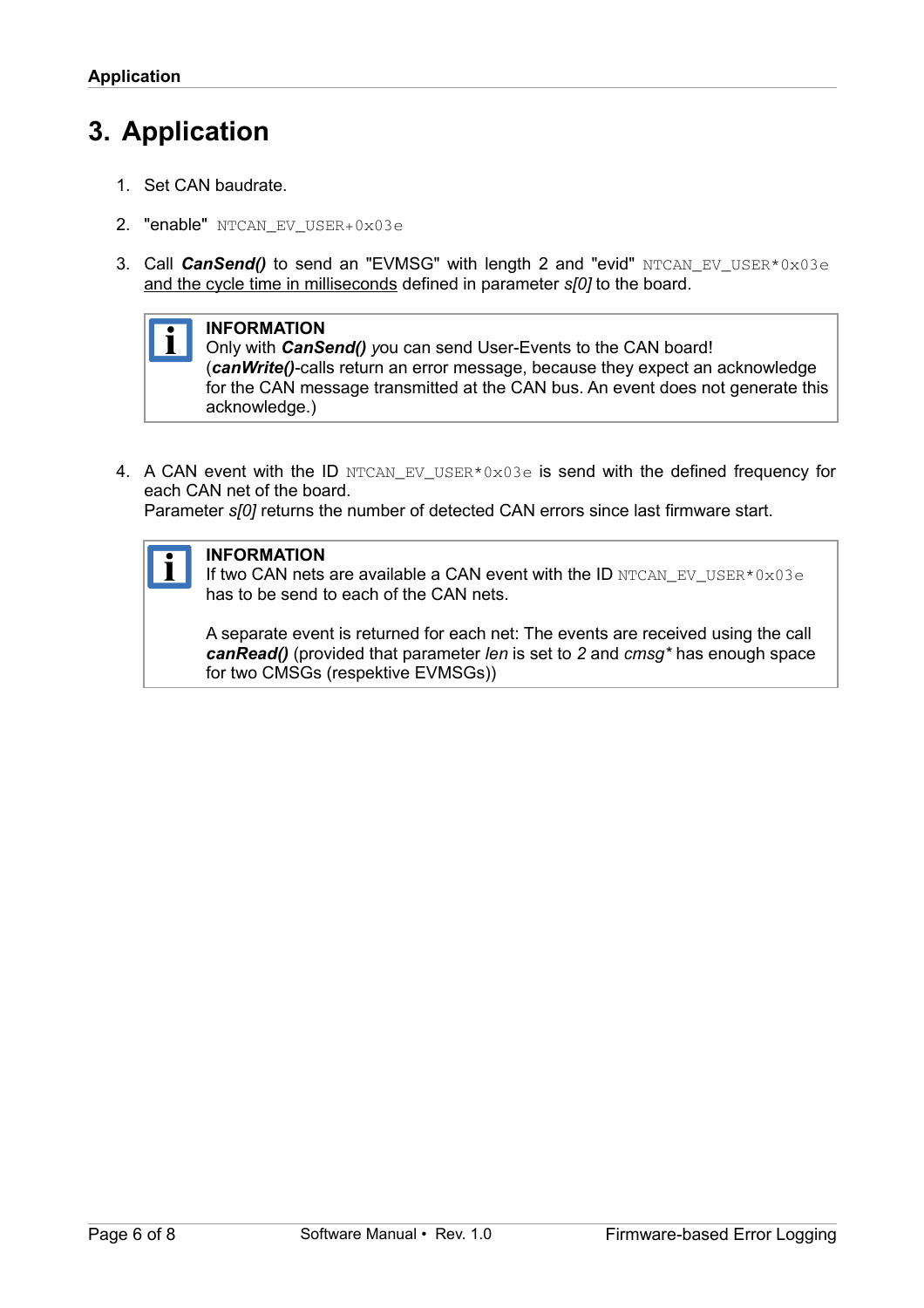## <span id="page-6-0"></span>**4. Example Program**

```
#include <stdio.h>
#include <string.h>
#include <ntcan.h>
char *progname;
int main(int argc, char *argv[])
{
CMSG cmsg[32];
NTCAN_RESULT status;
    NTCAN_HANDLE handle;
    unsigned int l;
    int32_t len;
   progname = \text{argv}[0];
 status = canOpen(0, 0, 20, 100, 2000, 2000, &handle);
 if (status != NTCAN_SUCCESS) {
        fprintf(stderr, "%s: Can not open can handle error %d \n", progname, status);
      return (-1); }
    status = canSetBaudrate(handle, NTCAN_BAUD_1000);
 if (status != NTCAN_SUCCESS) {
 fprintf(stderr, "%s: Can not set baudrate error %d \n", progname, status);
      canClose(handle);
      return(-1);
     }
 canIdAdd(handle, 0x0e);
 canIdAdd(handle, 0x0f);
    canIdAdd(handle, NTCAN_EV_USER+0x3e);
    /* Insert requested timeout in milliseconds. */
    memset((void *) &cmsg, 0, sizeof(cmsg));
cmsg[0].len = 2;\text{cmsg}[0].id = NTCAN_EV_USER + 0x3e + 0x40;
cmsg[0].data[0] = (\overline{1}000 \gg 0) & 0x0ff;
cmsg[0].data[1] = (1000 \gg 8) & 0x0ff;
    len = 1;
    canSend(handle, &cmsg[0], &len);
   for(l=0; l<20; l++) {
       len = sizeof(cmsg)/sizeof(cmsg[0]);
status = canRead(handle, &cmsg[0], &len, NULL);
      if ((status == NTCAN_SUCCESS) && (len > 0)) {
           unsigned int l1;
           for(l1=0;l1<len;l1++) {
              printf("Got ID: 0x%08x\n", cmsg[l1].id);
             if (cmsg[11].id == NTCAN_EV_USER + 0x3e) {
                  unsigned int val;
             val = cmsg[11].data[1] & 0x0ff; val <<= 8;
             val | = \text{cmsg}[11].\text{data}[0] & 0 \times 0 \text{ff};
                 printf("error counter %d\n", val);
             }
          }
      }
     }
    canClose(handle);
    return(0);
}
```